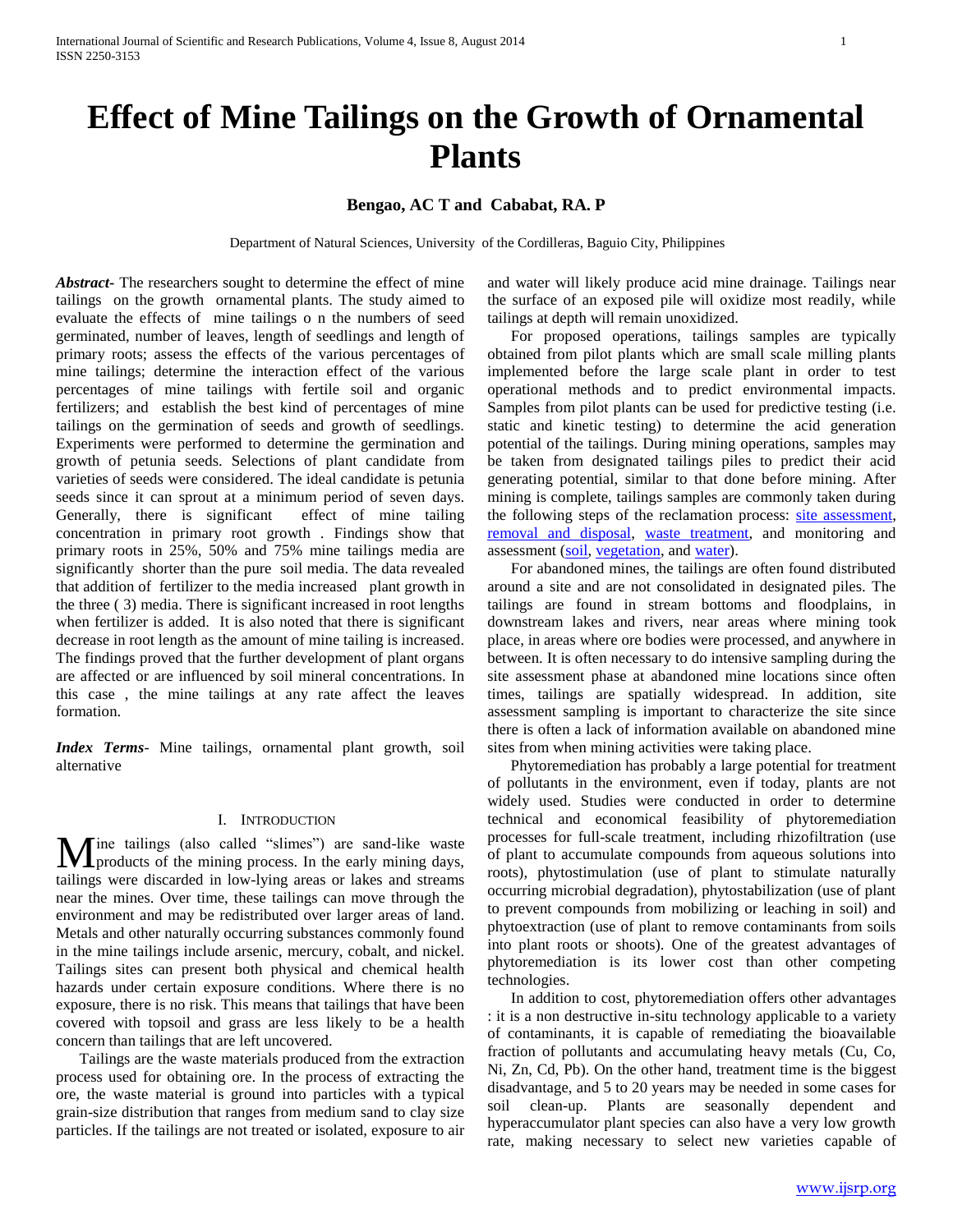hyperaccumulation with high biomass production. Among disadvantages are the fact that phytoremediation is not applicable to mixed wastes or to high concentrations of pollutants. It also require large available surface area and it is applicable only to surface soils. One of the major problem is the need, in some cases, to harvest the biomass and to dispose it as hazardous waste. There is also a lack of recognized economic performance data and the potential market seems to be very confidential today. Further research and development efforts are then necessary to increase remediation performances and to reduce treatment time, especially for high concentration pollutions or complex pollutions with mixtures of heavy metals and/or organic compounds. These efforts could concern, for example, the optimization of plant growth and plant uptake (plant selection, cultivation techniques, fertilizers, harvesting techniques and the utilization of harvested biomass.

 The research hopes to develop a simple, inexpensive and highly effective in situ remediation technique for inorganically contaminated soils, contaminated with heavy metals are recognized as a growing problem in many parts of the world, and phytoremediation may offer an alternative to destructive clean-up technologies. About 400 metal-accumulating wild plants that accumulate high concentrations of heavy metals in their shoots have been reported; however, their slow growth rate and limited yields impose limitations on the rate of heavy metal removal and make phytoremediation a time-consuming process. To resolve this problem the researchers would just like to experiment on possibility of using mine tailings as alternative in growing ornamental plants for future use in phytoremediation. Among the ornamental plants the researchers chosen petunia because of the following characteristics and reasons: Petunias are popular and reliable flowering ornamental plants. Versatile annuals, petunias can be used in flower beds, hanging baskets, window boxes and other types of containers. They also can be used as cut flowers. The blossoms of petunias come in many colors with petal edges that are straight or ruffled. Two general classes of petunias are *Grandiflora and Multiflora. Grandiflora* petunias are characterized by having fewer, but larger, showy flowers. A number of Grandifloras are cascade selections, well suited to growing in hanging baskets, window boxes and other types of planters. Multiflora petunias have a more compact growth habit and have smaller but more numerous blossoms. Multifloras generally withstand wind and hard rains better than the types may have single flowers with one set of petals on each flower, or double flowers with multiple sets on of petals each flower. Petunias are normally propagated from seed but maybe grown from seedlings. Seed is best sown indoors four to six weeks prior to planting outdoors. Commercially prepared mixes work best to germinate seed.

 Seedlings can emerge in three to four days under optimum conditions small seedling .The young seedlings can be fertilized with a diluted formulation of starter fertilizer. The seedlings can be transplanted to trays or individual containers at the two leaf stage, or in about 14 to 21 days.

*Petunia* is a widely-cultivated **genus** of [flowering plants](http://en.wikipedia.org/wiki/Flowering_plant) of [South American](http://en.wikipedia.org/wiki/South_America) origin, closely related with [tobacco,](http://en.wikipedia.org/wiki/Nicotiana_tabacum) cape [gooseberries,](http://en.wikipedia.org/wiki/Physalis_peruviana) [tomatoes,](http://en.wikipedia.org/wiki/Tomato) [deadly nightshades,](http://en.wikipedia.org/wiki/Atropa_belladonna) [potatoes](http://en.wikipedia.org/wiki/Potato) and [chili](http://en.wikipedia.org/wiki/Capiscum)  [peppers;](http://en.wikipedia.org/wiki/Capiscum) in the family [Solanaceae.](http://en.wikipedia.org/wiki/Solanaceae) The popular flower derived its name from French, which took the word *petun*, meaning

"tobacco," from a [Tupi-Guarani language.](http://en.wikipedia.org/wiki/Tupi-Guarani_languages) Most of the varieties seen in gardens are [hybrids](http://en.wikipedia.org/wiki/Hybrid_%28biology%29) (*Petunia × hybrid ).*

 According to Deborah Brown (Extension Horticulturist) *Department of Horticultural Science* Petunias require little to no maintenance. Deadheading is only necessary when encouraging the plants to become bushier. Petunias tolerate a range of soil pH and they don't like to be dry for long periods, but they also don't like wet feet.

 In this study, the dependent variables that were investigated are the germination and growth of Petunia seeds as to the number of seeds germinated, number of leaves produced, length of seedlings and length of primary roots which are measured at the end of this study or the result of this study.

 The independent variables are different percentages of fertile soils and mine tailings without organic fertilizer and with organic fertilizer that serve as the bases or criteria of this study.

 This study aimed to evaluate the effects of mine tailings on the numbers of seed germinated, number of leaves, length of seedlings and length

 Grandifloras. Both Grandiflora and Multiflora of primary roots; assess the effects of the various percentages of mine tailings; determine the interaction effect of the various percentages of mine tailings with fertile soil and organic fertilizers; and establish the best kind of soil and mine tailing ratios on the germination of seeds and growth of seedlings.

### II. METHODOLOGY

 The study was conducted in home garden situation at Pacdal, Baguio City, Philippines from August to September 2010. The mine tailings were obtained from private mine abandoned for six months. The name of the private mine was not specified for confidentiality. Experimentation was performed to determine the germination and growth of petunia seeds. Selections of plant candidate from varieties of seeds were considered. The ideal candidate is petunia seeds since it can sprout at a minimum period of seven days.

 The following preparations were made by the researchers for the first set of triplicates without organic fertilizer.

 100% Fertile Soil - 350g Fertile Soil 25% Mine Tailing - 87.5g Mine tailing and 262.5g Fertile Soil 50% Mine Tailing = 175g Mine tailing and 175g Fertile Soil 75% Mine Tailing = 262.5g Mine tailing and 87.5g Fertile Soil 100% Mine Tailing  $= 350g$  Mine Tailing

For the second set of triplicates organic fertilizer was added.

 100% Fertile Soil = 350g Fertile Soiland 2 teaspoons of organic fertilizer

 5% Mine Tailing = 87.5g Mine tailing and 262.5g Fertile Soil and 2 teaspoons of organic fertilizer

 50% Mine Tailing = 175g Mine tailing and 175g Fertile Soil and 2 teaspoons of organic fertilizer

75% Mine Tailing = 262.5g Mine tailing and 87.5g Fertile Soil and 2 teaspoons of organic fertilizer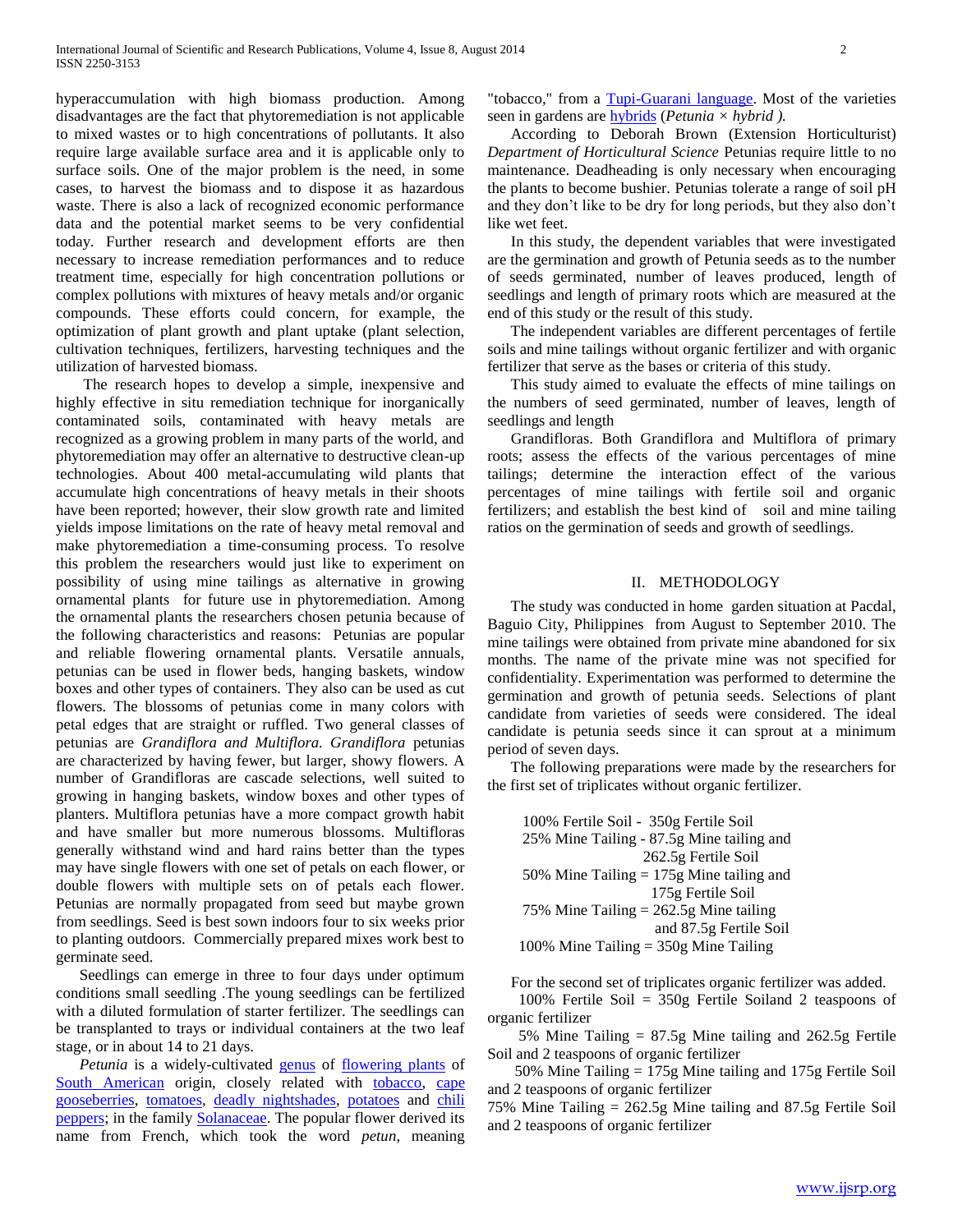100% Mine Tailing = 350g Mine Tailing and 2 teaspoons of organic fertilizer

## *Fertilizer Application*

 After one week of sowing the petunia seeds, two teaspoons of organic fertilizer (12N-10P<sub>2</sub>O<sub>5</sub>-10K<sub>2</sub>O) was dissolved in one cup of water and was thoroughly used to water the plants. All treatment containers received a common dose of the organic fertilizer seven days after planting.

 Distilled water was added and mixed thoroughly to the treatment containers with fertile soil and different percentages. The pH of the fertile soil and different percentages of mine tailings were determined using the pH meter:

Fertile soil =  $pH$  5.9 25% mine tailings =  $pH$  5.2 50% mine tailings =  $pH$  4.3 75% mine tailings  $=$  pH 4.0 100% mine tailings =  $pH$  3.4

 The experimental method of research was used in this study since it involved description, recording, analysis and interpretation of data gathered from experimental procedure in order to solve problem. It was also comparative because the percentages of mine tailings were compared according to its effect on the germination of petunia seeds, number of leaves, length of seedlings and length of primary roots produced.To determine if there is a significant difference in the number of seeds germinated, number of leaves, length of seedlings and length of primary roots produced. One-Way Analysis of Variance (ANOVA) was used since this statistical technique is used to compare the means of more than two variables. In this study, pure fertile soil and different percentages of mine tailings without and with organic fertilizer were compared

## III. RESULTS AND DISCUSSION

 This chapter presents, analyzes and interpreted the following: the effect of the pure fertile soil and the fertile soil mixed with the different percentages of mine tailings to the number of seeds germinated, number of leaves, length of seedling, and length of primary roots; the different in the effect of mine tailings with organic fertilizer and without organic fertilizer as to the number of seeds germinated, number of leaves, length of seedlings, and length of primary roots.

### *Effect of soil-mine tailings in seed germination*

 The study observed how pure soil and soil with mine tailings additives affect plant growth. There are several growth indicators used in the study. These include number of seed germinated, number of leaves, length of Seedlings and length of primary roots. Results divulged that each media concentration has specific effect as indicated by the varying results indicated by these parameters.

 Table 1 shows the relationship of pure fertile soil as well as those with mine tailing additives and germination. It reflects that there is an inverse relationship of germination and the mine tailing concentration. The higher the amount of mine tailings added, the least the number of germinated seeds.

 Effects of the concentrations of mine tailings vary significantly among each treatment as indicated by the statistical findings (Fcv  $= 115.833$ , with significant level of 0.000). No germination occur in pure mine tailings and a very limited rate in a 75% mine tailing media.

 The findings signified that amount of soil and mine tailings have a significant effect on the rate of germination. Plant germination seemingly are restricted in mine tailings may due to the presence of different minerals particularly heavy metals, which usually in high concentration cause unfavorable growing conditions to seeds.

## *Effect of fertilizer in seed germination in a mine tailing media*

 Table 2 on the other hand, reflects the influence of fertilizer on the rate of germination. Finding showed that fertilizer somewhat enhanced germination as indicated by the higher mean (than with that of Table 1 or with no fertilizer). Interestingly, the table shows that addition of fertilizer boosts germination rate even in soils mixed with mine tailings.

 It was found out that in 25% and 50% mine tailings media, there is a relatively high number of seeds that germinated (with an average of 9.67 and 9.33, respectively). However, statistical finding shows that germination in 50% mine tailing is significantly lower than in pure soil (Fcv 167.333 with 0.000 significant) but do not significantly differ with that of the 25% mine tailing. It implies that it is not as conducive as pure soil. Further, 75% mine tailing has a significantly lower rate (4.00) than pure soil  $(11.33)$ , 25% mine tailing  $(9.67)$  and 50% mine tailing (9.33). This connotes that the effect of fertilizer in conditioning the media also is proportional to the amount of tailings. On one hand, in pure mine tailing media there was no germination that occur. It implies that the fertilizer is not enough to condition the soil and allow seed germination. Nonetheless, it was found out that there is somewhat a significant effect of fertilizer in enhancing seed germination in soil and tailings media as indicated by the higher rate of germination as compared to that with no fertilizer added.

### *Soil-mine tailings effect on leaves development*

 Table 3 presents the effect of soil and mine tailing concentrations on the number of leaves. It shows that mine tailing at 75%, 50% and 25% concentration significantly affect the number of leaves. The table shows that leaves development in media with these tailings concentrations are significantly restricted. The rate of leaves development among these concentrations (an average of 2.67, 2, and 2 for 25%, 50% and 75%, respectively) are significantly lower than that of the pure soil (4.0) as reflected in the statistical interpretation (Fcv= 23.500 with 0.000 level of significance). However, data shows that effect of 25% mine tailing do not significantly vary to that of the pure soil. Clearly, the findings proved that further development of plant organs are affected or are influenced by soil minerals concentrations. In this case, it suggests that mine tailings at any rate will affect leave formation.

# *Soil-mine tailing and fertilizer effect on leaves development*

 Table 4, in contrast shows leaves development in soil and mine tailings with fertilizers. Findings points that there is a consistent effect of mine tailing concentrations in leaves development with or without fertilizers. The table showed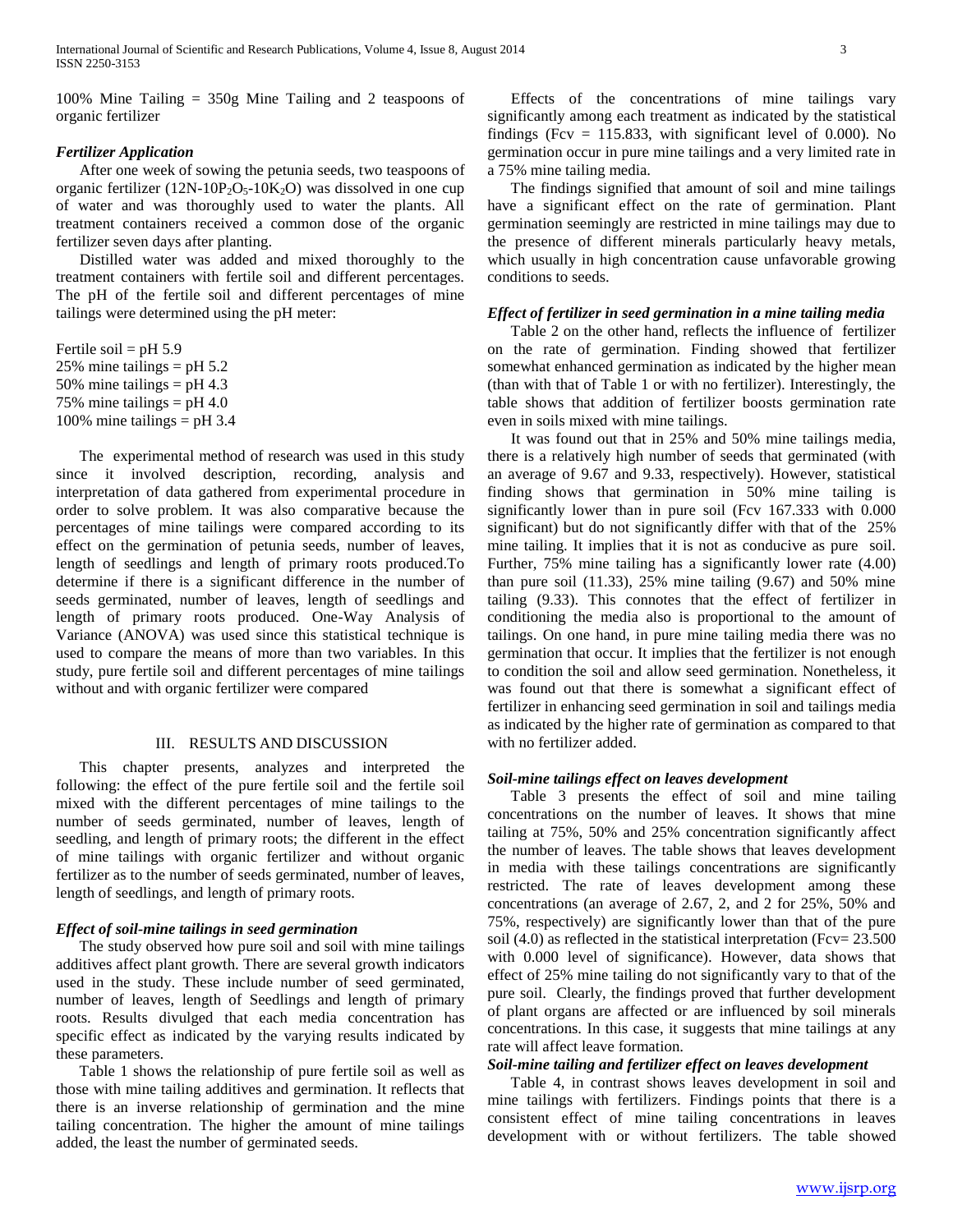significantly the same result with that of table 3. Leaves in a pure soil with fertilizer (4.67) do not significantly differ with that of the 25% mine tailings (4.33). Interestingly, the other concentrations (50% and 75%) have almost the same number of leaves (2.33 and 2.00, respectively). Further, the table signified that growth is totally prohibited in pure mine tailings. The table points that adding fertilizer to pure soil and mine tailing media do not results to a significant difference in the number of leaves produced. It follows with that of the non-fertilized media.

# *Effect of mine tailings and fertilizer in seedling length*

 One of the indicators in assessing the effect of mine tailings in plant development is seedling length. This was presented in Table 5. Finding shows that there is a clear confirmation that plant development will be significantly affected at a relatively higher tailing concentration (about 50%). This was affirmed by the statistical finding, wherein, seedling length at 25% mine tailing concentration(26 mm) do not significantly differ with that of pure soil (28.33 mm). The same table showed that length of seedlings at 50% and 75%, 14.67 mm and 6 mm, respectively, are significantly shorter than the two former lengths. The statistic also reflect that seedling length at 50% mine tailings is significantly longer than that of the 75% mine tailings.

 Table 6 on the other hand presents the effect of fertilizer on the length of seedlings. Generally, fertilizers seem to boost length. This data is evident in the higher length than that of those with no fertilizers. The effect of fertilizer to the length of seedlings in the mine tailing media is still consistent with the development pattern in pure soil. Findings showed that seedling length at 25% mine tailings (36.67 mm) is significantly shorter than of the pure soil (39.67 mm). But, these two are significantly different with 50% mine tailings (31 mm) and 75% mine tailings (17.67 mm). On the other hand, 50% mine tailing can allow better seedling lengths than 75% mine tailings. In general, the table contests that there is almost absolutely significant difference among the treatments as indicated by the Fcv of 999.375, with significance level of 0.000 (P<0.000).

## *Soil, Mine tailings and Fertilizer effect on primary root length*

 The study also delved in identifying the effect of mine tailings in primary root development. The data were presented in table 7. Generally, the table depicts that there is a significant effect of mine tailing concentration in primary root growth. Finding shows that primary roots in the 25%, 50% and 75% mine tailings media (with 2.67, 1.00 and 1.00 mean, respectively) are significantly lower than of the pure soil media (4.00). This affirmation was signified by the statistical findings where there is a highly significant level or about zero percent error (Fcv = 113.500 with Significant level of 0.000).On the other, the table shows that 50% (mean  $= 1$  mm) and 75% (mean  $= 1$  mm) mine tailings are significantly incapable to promote root growth than pure soil (4 mm) and 25% (2.67 mm) mine tailings. The data reveal that addition of more mine tailings hinders growth and development of roots.

 On one hand, effect of fertilizer on primary root growth was elaborated on table 8. It reflects that addition of fertilizer to the media increased its ability to support root development. Addition of fertilizer resulted to a significant increase in the root length. Comparing to the non-fertilized media, roots of the plant grown in 25% mine tailing is much longer (3.33 mm), so as with that of the 50% and 75% mine tailings (with mean lengths of 2.67 mm and 2.33 mm). There are significant increases of the root lengths upon application of fertilizer. However, the same principle as in the non-fertilized media is observed. Generally, there is a declining trend of root length as the amount of tailings is increased. The average root length of 3.33 mm, 2.67 mm and 2.33 mm (for 25%, 50% and 75% mine tailings, respectively, are significantly lower than of the pure fertilized soil. This was confirmed with the statistical findings where there a significantly very low percentage error (Fcv =  $16.389$  with 0.000 significance level). This is depicts a consistent findings with that of the nonfertilized soil media, wherein, addition of mine tailings will hinder normal root growth.

| <b>Without Fertilizer</b>     | R <sub>1</sub>       | R <sub>2</sub> | R <sub>3</sub> | Mean              |
|-------------------------------|----------------------|----------------|----------------|-------------------|
| 100% Natural Soil             | 10 seedlings         | 10 seedlings   | 9 seedlings    | 9.67a             |
| 25% Mine Tailing              | seedlings            | 6 seedlings    | 7 seedlings    | 6.67 <sub>b</sub> |
| 50% Mine tailing              | 5 seedlings          | 3 seedlings    | 4 seedlings    | 4.00c             |
| 75% Mine Tailing              | seedlings            | Seedlings      | 2 seedlings    | 1.33d             |
| 100% Mine tailing             | 0 seedlings          | 0 seedlings    | 0 seedlings    |                   |
|                               |                      |                |                | 0.00e             |
| $Fcv = 115.833 - Significant$ | Sig. Level $= 0.000$ |                |                |                   |

**Table 1. Effect of pure and mixed soil-mine tailings media on seed germination**

(Note: Means with different letters significantly differ at  $P_{(0.01)}$ )

| Table 2. Effect of fertilized pure soil and mixed soil-mine tailings media on seed germination |  |  |
|------------------------------------------------------------------------------------------------|--|--|
|                                                                                                |  |  |

| With Fertilizer      | $R_{\perp}$  | R <sub>2</sub> | R3           | Mean   |
|----------------------|--------------|----------------|--------------|--------|
| 100% Fertilized Soil | 11 seedlings | 12 seedlings   | 11 seedlings | 11.33a |
| 25% Mine Tailing     | 10 seedlings | 10 seedlings   | 9 seedlings  | 9.67ab |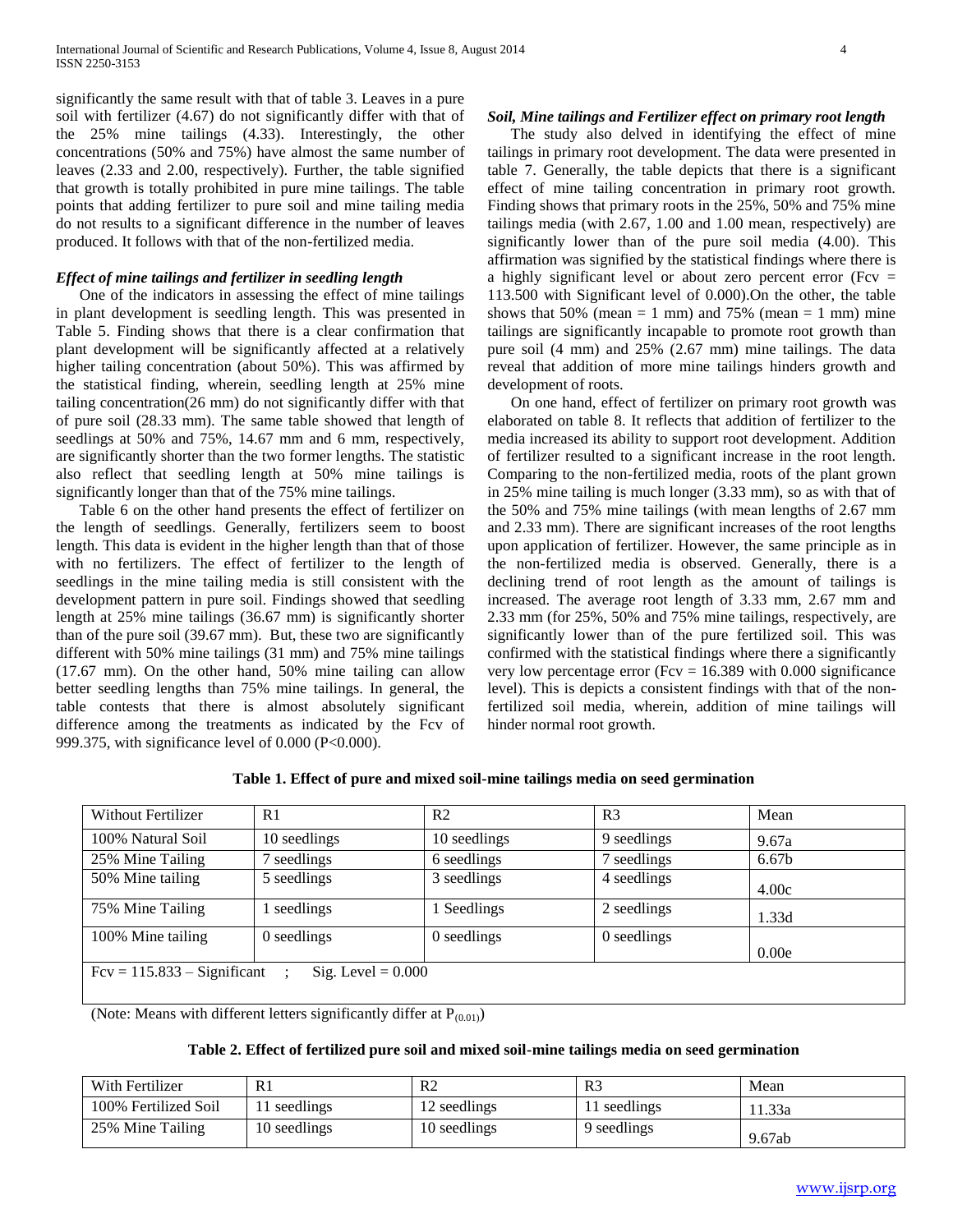| 50% Mine tailing                                      | 9 seedlings | 9 seedlings | 10 seedlings | 9.33 <sub>b</sub> |  |  |
|-------------------------------------------------------|-------------|-------------|--------------|-------------------|--|--|
| 75% Mine Tailing                                      | 3 seedlings | 5 Seedlings | 4 seedlings  | 4.00c             |  |  |
| 100% Mine tailing                                     | 0 seedlings | 0 seedlings | 0 seedlings  | 0.00d             |  |  |
| $Fcv = 167.333 -$ Significant<br>Sig. Level $= 0.000$ |             |             |              |                   |  |  |

(Note: Means with different letters significantly differ at  $P_{(0.01)}$ )

# **Table 3. Effect of pure and mixed soil-mine tailings media on number of leaves**

| Without Fertilizer                                   | R <sub>1</sub> | R <sub>2</sub> | R <sub>3</sub> | Mean           |  |  |
|------------------------------------------------------|----------------|----------------|----------------|----------------|--|--|
| 100% Fertile Soil                                    | 4 leaves       | 4 leaves       | 4 leaves       | 4a             |  |  |
| 25% Mine Tailing                                     | 2 leaves       | 4 leaves       | 2 leaves       | $2.67$ ab      |  |  |
| 50% Mine tailing                                     | 2 leaves       | 2 leaves       | 2 leaves       | 2 <sub>b</sub> |  |  |
| 75% Mine Tailing                                     | 2 leaves       | 2 leaves       | 2 leaves       | 2 <sub>b</sub> |  |  |
| 100% Mine tailing                                    | 0 leaves       | 0 leaves       | 0 leaves       | 0c             |  |  |
| Sig. Level $= 0.000$<br>$Fcv = 23.500 -$ significant |                |                |                |                |  |  |

(Note: Means with different letters significantly differ at  $P_{(0.01)}$ )

# **Table 4. Effect of fertilized soil and mixed soil-mine tailings media on number of leaves**

| With Fertilizer                                      | R1       | R <sub>2</sub> | R <sub>3</sub> | Mean              |  |
|------------------------------------------------------|----------|----------------|----------------|-------------------|--|
| 100% Fertile Soil                                    | 5 leaves | 5 leaves       | 4 leaves       | 4.67ab            |  |
| 25% Mine Tailing                                     | 4 leaves | 5 leaves       | 4 leaves       | 4.33ab            |  |
| 50% Mine tailing                                     | 2 leaves | 3 leaves       | 2 leaves       | 2.33 <sub>b</sub> |  |
| 75% Mine Tailing                                     | 2 leaves | 2 leaves       | 2 leaves       | 2c                |  |
| 100% Mine tailing                                    | 0 leaves | 0 leaves       | 0 leaves       | 0d                |  |
| $Fcv = 54.167 -$ significant<br>Sig. Level $= 0.000$ |          |                |                |                   |  |

(Note: Means with different letters significantly differ at  $P_{(0.01)}$ )

# **Table 5. Effect of pure and mixed soil-mine tailings media on length of seedlings( mm)**

| Without Fertilizer                                      | R <sub>1</sub> | R <sub>2</sub> | R <sub>3</sub> | Mean   |  |
|---------------------------------------------------------|----------------|----------------|----------------|--------|--|
| 100% Fertile Soil                                       | 29             | 27             | 29             | 28.33a |  |
| 25% Mine Tailing                                        | 27             | 25             | 26             | 26.00a |  |
| 50% Mine tailing                                        |                | 13             | 16             | 14.67b |  |
| 75% Mine Tailing                                        |                |                | n              | 6.00c  |  |
| 100% Mine tailing                                       |                |                |                | 0.00d  |  |
| $Fcv = 486.071 - significant$ ;<br>Sig. Level $= 0.000$ |                |                |                |        |  |

(Note: Means with different letters significantly differ at  $P_{(0.01)}$ )

# **Table 6. Effect of fertilized soil and mixed soil-mine tailings media on length of seedlings( mm)**

| With Fertilizer                                                       | R <sub>1</sub> | R <sub>2</sub> | R <sub>3</sub> | Mean   |  |  |
|-----------------------------------------------------------------------|----------------|----------------|----------------|--------|--|--|
| 100% Fertile Soil                                                     | 40             | 39             | 40             | 39.67a |  |  |
| 25% Mine Tailing                                                      | J              | 3 <sup>7</sup> | 36             | 36.67b |  |  |
| 50% Mine tailing                                                      | ر ر            | 32             | 30             | 31.00c |  |  |
| 75% Mine Tailing                                                      | 18             | 16             | 19             | 17.67d |  |  |
| 100% Mine tailing                                                     |                |                |                | 0.00e  |  |  |
| $E_{CV} = 000.375$ $\leq$ Significant<br>$\text{Si}_0$ L avel – 0.000 |                |                |                |        |  |  |

 $= 999.375 -$ Significant ; Sig. Level = 0.000

(Note: Means with different letters significantly differ at  $P_{(0.01)}$ )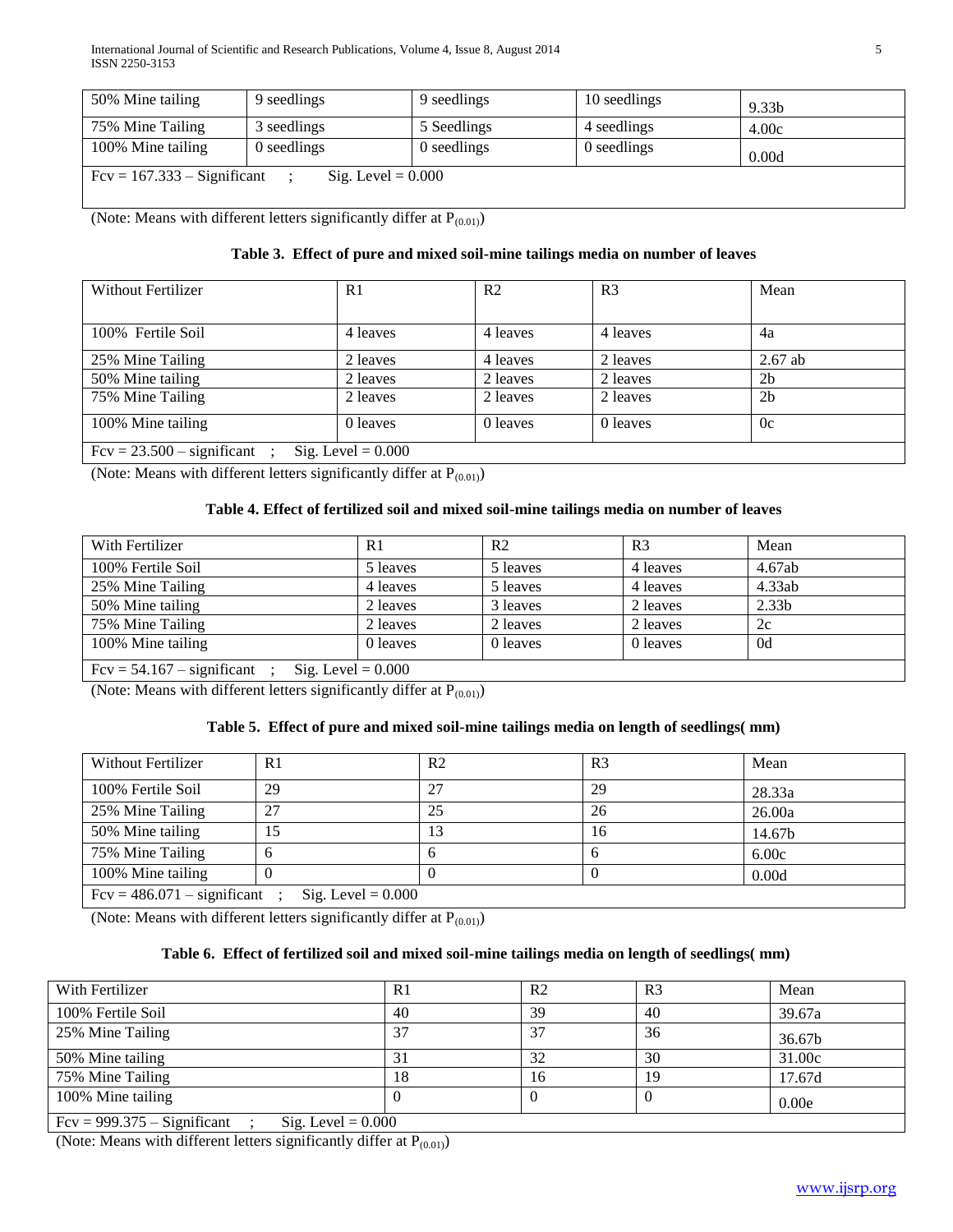| <b>Without Fertilizer</b>                             | R <sub>1</sub> | R <sub>2</sub> | R <sub>3</sub> | Mean              |  |  |
|-------------------------------------------------------|----------------|----------------|----------------|-------------------|--|--|
| 100% Fertile Soil                                     |                |                |                | 4.00a             |  |  |
| 25% Mine Tailing                                      |                |                |                | 2.67 <sub>b</sub> |  |  |
| 50% Mine tailing                                      |                |                |                | 1.00c             |  |  |
| 75% Mine Tailing                                      |                |                |                | 1.00c             |  |  |
| 100% Mine tailing                                     |                |                |                | 0.00d             |  |  |
| $Fcv = 113.500 -$ significant<br>Sig. Level $= 0.000$ |                |                |                |                   |  |  |

**Table 7. Effect of pure and mixed soil-mine tailings media on length of primary roots( mm)**

(Note: Means with different letters significantly differ at  $P_{(0.01)}$ )

# **Table 8. Effect of fertilized soil and mixed soil-mine tailings media on length of primary roots( mm)**

| With Fertilizer                                            | R <sub>1</sub> | R <sub>2</sub> | R <sub>3</sub> | Mean              |  |  |
|------------------------------------------------------------|----------------|----------------|----------------|-------------------|--|--|
| 100% Fertile Soil                                          |                |                |                | 5.00a             |  |  |
| 25% Mine Tailing                                           |                |                |                | 3.33ab            |  |  |
| 50% Mine tailing                                           |                |                |                | 2.67ab            |  |  |
| 75% Mine Tailing                                           |                |                |                | 2.33 <sub>b</sub> |  |  |
| 100% Mine tailing                                          |                |                |                | 0.00d             |  |  |
| $Fcv = 16.389 -$ Significant<br>$\text{Sig Level} = 0.000$ |                |                |                |                   |  |  |

(Note: Means with different letters significantly differ at  $P_{(0.01)}$ )

## IV. CONCLUSION AND RECOMMENDATION

 The higher the amount of mine tailings added, the least the number of germinated seeds. Plant germination seemingly are restricted in mine tailings may due to the presence of different minerals particularly heavy metals, which usually in high concentration cause unfavorable growing conditions to seeds.

 The findings proved that further development of plant organs are affected or are influenced by soil minerals concentrations. In this case, it suggests that mine tailings at any rate will affect leaves formation.

 It was found out that there is somewhat a significant effect of fertilizer in enhancing seed germination in soil and tailings media as indicated by the higher rate of germination as compared to that with no fertilizer added.

 The adding of fertilizer to pure soil and mine tailing media do not show a significant difference in the number of leaves produced.

 It reflects that addition of fertilizer to the media increased its ability to support root development. Addition of fertilizer resulted to a significant increase in the root length.

 Based on the foregoing findings, the following proposals are offered:

 There is a wide range of seeds which are salt and metal tolerant. Since the plant used in the study was limited to petunia only, attempts to discover other salt and metal tolerant flowering plant is suggested. Considering also the climate that the researchers sown the petunia seeds it is advised that other study must follow recommended season to obtain efficient results. It is advised that study or research similar to this be replicated considering other alternative soils such as biosolids or sludge from sewerage water treatment plant. An additive must be added to the mine tailings prior to planting to increase the pH of the acidic soil. A study on the different ages of mine tailings is also recommended. It is recommended that a further study on the effect of fertilizers with higher concentrations on seed germination be performed to provide an idea on the proper amount needed to enhance seed germination of different ornamental seeds.

#### ACKNOWLEDGMENT

The researchers wish to express their sincerest gratitude to Dr. Romeo A Gomes of Benguet State University , La Trinidad , Benguet , Philippines for supervision in the conduct of the research.

#### **REFERENCES**

- [1] Berti WWR, Cunningham SD 2000. Phytostabilization of metals In: Raskin I, Ensley BD, editors. Phytoremediation of Toxic Metals–Using Plants to Clean Up the Environment. New York: John Wiley & Sons. pp. 71–88.
- [2] Bradshaw AD, Humphreys MO, Johnson MS 1978. The value of heavy metal tolerance in the revegetation of metalliferous mine wastes In: Goodman GT, Chadwick MJ, editors. Environmental Management of Mineral Wastes. Alphen aan de Rijn, the Netherlands: Sijthoff & Noordhoff. pp. 311–314.
- [3] Brown, DeborahGrowing Petunias" University of Minnesota Extension Office. University of Minnesota. 2009. Web. 25 June 2009.
- [4] Brooks RR 1998. Plants that Hyperaccumulate Heavy Metals: Their Role in Phytoremediation, Microbiology, Archaeology, Mineral Exploration and Phytomining. Wallingford, UK: CAB International.
- [5] Conesa HM, Robinson BH, Schulin R, Nowack B 2007. Growth of Lygeum spartum in acid mine tailings: response of plants developed from seedlings, rhizomes and at field conditions Environ Poll 145: 700–707.